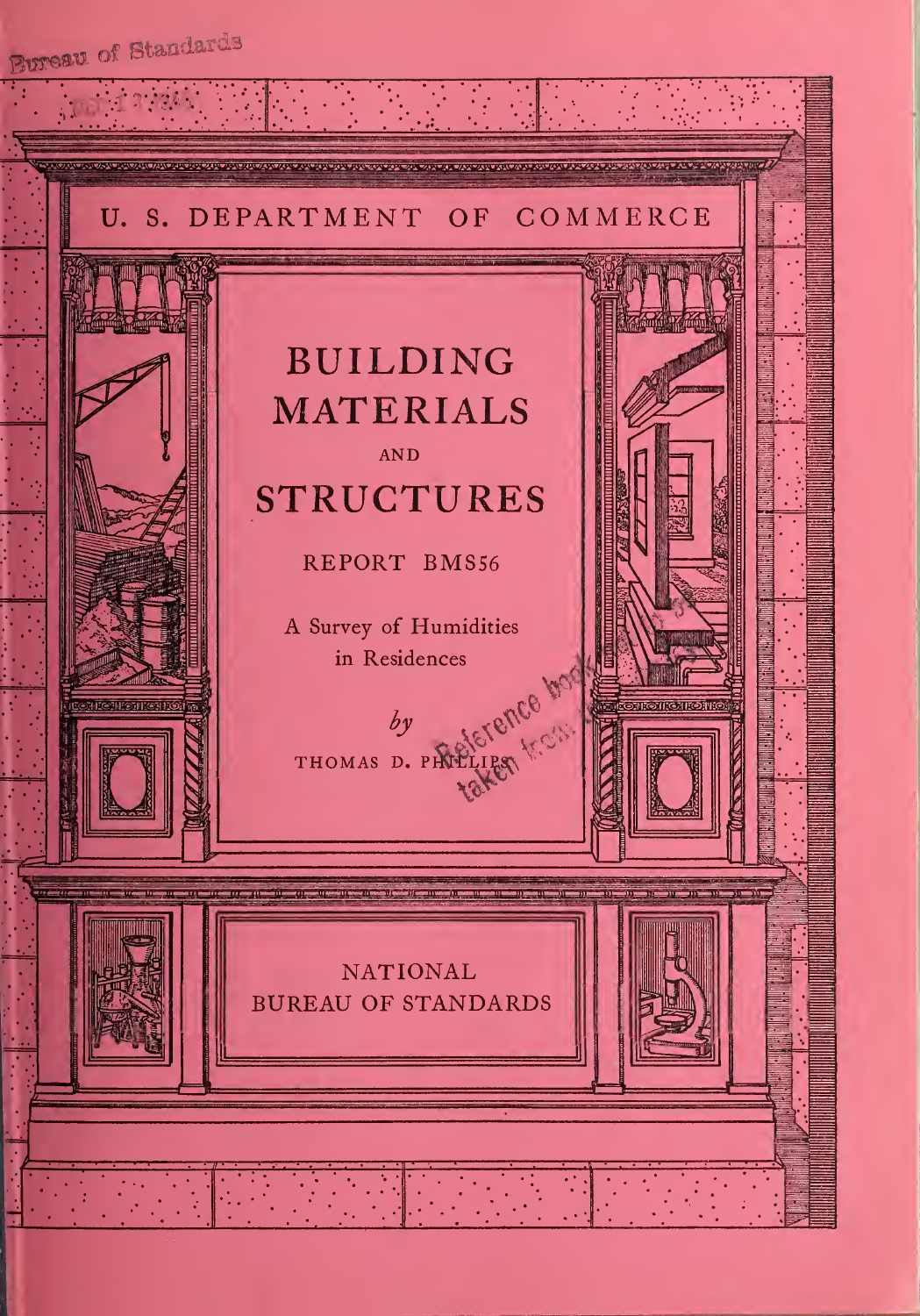The program of research on building materials and structures, carried on by the National Bureau of Standards, was imdertaken with the assistance of the Central Housing Committee, an informal organization of governmental agencies concerned with housing construction and finance, which is cooperating in the investigations through a committee of principal technicians.

#### CENTRAL HOUSING COMMITTEE

#### ON RESEARCH, DESIGN, AND CONSTRUCTION

A. C. SHIRE, Chairman, Howard P. VERMILYA, Vice Chairman, United States Housing Authority. Federal Housing Administration. Federal Housing Administration.

STERLING R. MARCH, Secretary.

PIERRE BLOUKE, JOHN S. DONOVAN,<br>Federal Home Loan Bank Board. Farm Security Ad

HUGH L. DRYDEN, GEORGE W. TRAYER,

LOUIS A. SIMON, JOSEPH M. DALLAVALLE, Public Buildings Administration. Public Health Service.

LUTHER M. LEISENRING, GEORGE E. KNOX,<br>
Construction Division (War). Yards and Docks (Navy). Construction Division (War).

EDWARD A. POYNTON, WILLIAM R. TALBOTT,<br>
Office of Indian Affairs. Veterans' Administra

Farm Security Administration.

National Bureau of Standards. Forest Service (F. P. Laboratory).

Veterans' Administration.

WALLACE ASHBY, Bureau of Agricultural Chemistry and Engineering.

## NATIONAL BUREAU OF STANDARDS

#### STAFF COMMITTEE ON ADMINISTRATION AND COORDINATION

HUGH L. DRYDEN, Chairman. Mechanics and Sound.

PHAON H. BATES, GUSTAV E. F. LUNDELL, Clay and Silicate Products. Chemistry.

WARREN E. EMLEY, HENRY S. RAWDON, Organic and Fibrous Materials. Metallurgy.

HOBART C. DICKINSON, ADDAMS S. MCALLISTER,<br>
Heat and Power. Codes and Specification Codes and Specifications.

The Forest Products Laboratory of the Forest Service is cooperating with both committees on investigations of wood constructions.

[For list of BMS publications and directions for purchasing, see cover page III.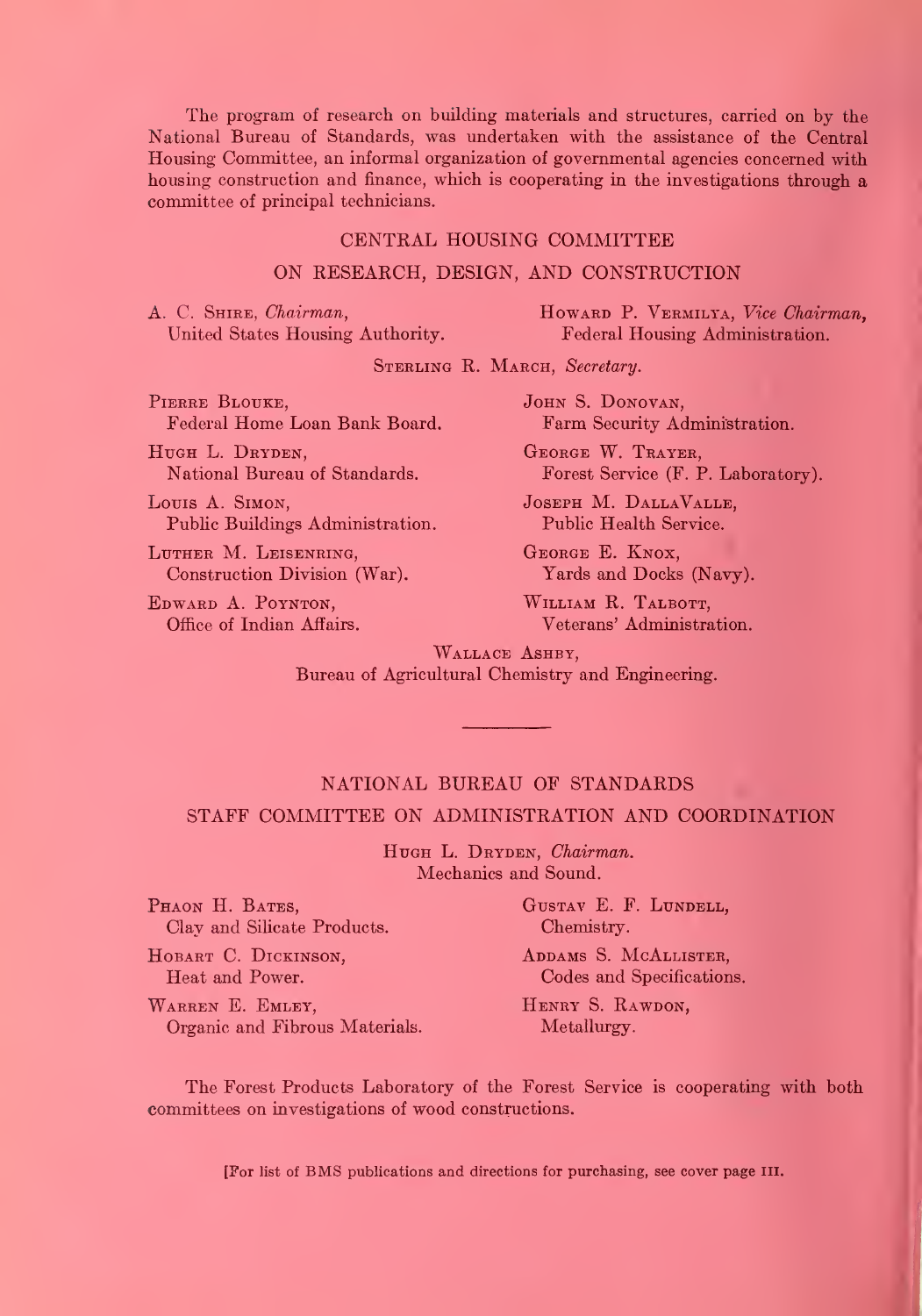UNITED STATES DEPARTMENT OF COMMERCE • Jesse H. Jones, Secretary NATIONAL BUREAU OF STANDARDS • Lyman J. Briggs, Director

# BUILDING MATERIALS and STRUCTURES

REPORT BMS56

A Survey of Humidities in Residences

 $by$  THOMAS D. PHILLIPS



ISSUED OCTOBER 9, <sup>1940</sup>

The National Bureau of Standards is <sup>a</sup> fact-finding organization; it does not "approve" any particular material or method of construction. The technical findings in this series of reports are to be construed accordingly.

UNITED STATES GOVERNMENT PRINTING OFFICE • WASHINGTON • I94O FOR SALE BY THE SUPERINTENDENT OF DOCUMENTS, WASHINGTON, D. C. . PRICE IO CENTS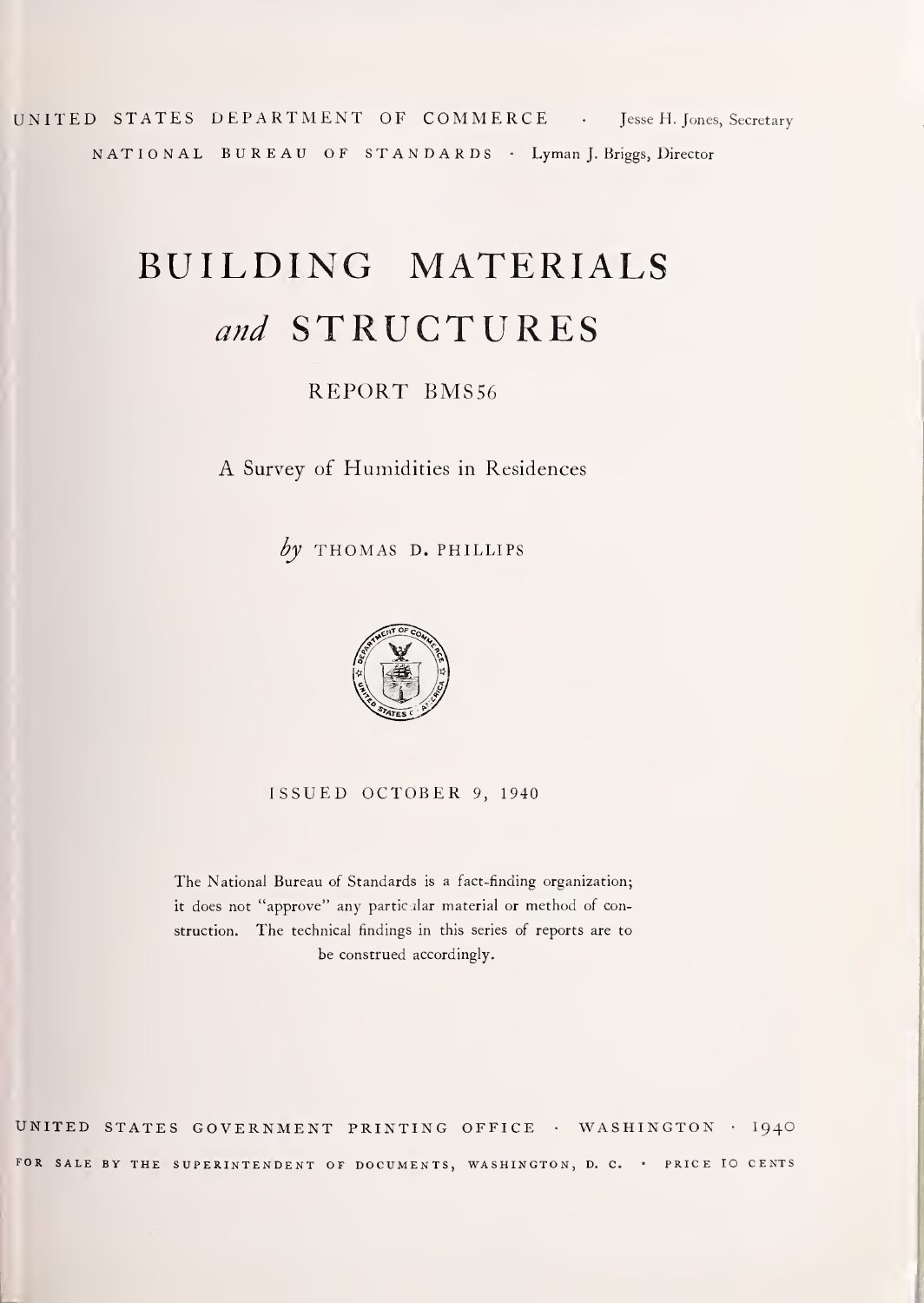# Foreword

As a part of the investigation of low-cost housing being conducted by the National Bureau of Standards, data on the atmospheric conditions prevailing in occupied houses were needed. It was known that, in general, the relative humidity in heated houses during cold weather was likely to be rather low, and many means of increasing the humidity have been devised and advocated. However, there has been a lack of specific information on the conditions actually prevailing, and such information could be obtained only by a rather extensive survey. Such a survey can be made efficiently and economically by the cooperation of a considerable number of observers located in various parts of the country. The Bureau was fortunate in obtaining the cooperation of the physics faculties of a considerable number of colleges, who generously contributed to the success of the project.

LYMAN J. BRIGGS, Director.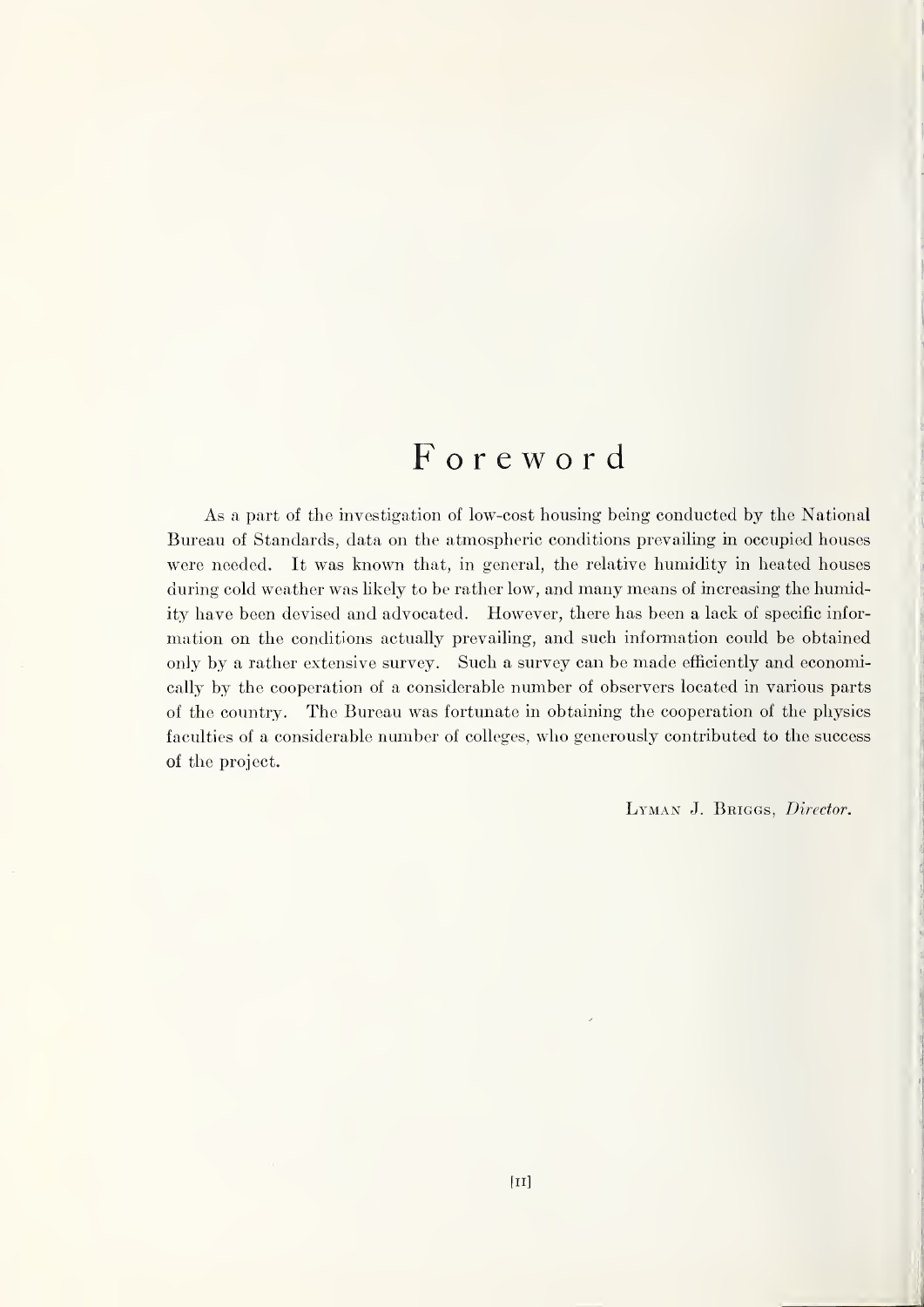# A Survey ot Humidities in Residences

by THOMAS D. PHILLIPS

#### CONTENTS

|                 | Page |                                              | Page |
|-----------------|------|----------------------------------------------|------|
| For <b>word</b> |      |                                              |      |
|                 |      |                                              |      |
|                 |      | VII. Effect of continued cold weather or low |      |
|                 |      | $\alpha$ exterior absolute humidity          |      |
|                 |      |                                              |      |

#### ABSTRACT

This report presents the results of a survey of the relative humidities prevailing in occupied houses during the winter. The observations were made by students of colleges cooperating in the survey, working under the supervision of the physics departments of the colleges, and data were obtained from 26 localities in the northern part of the United States. In general, in the occupied houses, the moisture content of the air was sufficient to make the interior condition from 10- to 15-percent relative humidity higher than would have resulted from heating outside air to 70°F without change in moisture content.

#### I. INTRODUCTION

Problems which involve the effects of moisture or water vapor on either the occupants or the structure of dwellings call for some definite information as to the humidity conditions which exist within the buildings under normal conditions of occupancy. Such information is not generally available, as measurements of humidity in dwellings have been made only sporadically and at isolated points. Such observations do not well serve the purpose of estimating the inside humidities which may be expected, on the average, over periods of either winter or summer weather conditions in a variety of dwellings.

During the winter, the outdoor air usually has a fairly high relative humidity, but because the temperature is low, the moisture content is also low. When cold air with its low moisture content is brought into a house, and heated to  $70^{\circ}$  F, for example, without adding or removing moisture, its relative humidity becomes very low, even though its moisture content is unchanged. The relative humidity that would be expected in a house under various conditions in winter, if the air in the house had the same moisture content as the outdoor air, is shown, in table 1.

TABLE 1.—Calculated indoor relative humidities at indoor<br>temperatures of 70° and 80° F for outdoor relative humidities cf 100 percent and 50 percent

| Outdoor temperature                                                                               | Indoor<br>Outdoor relative<br>humidity- | tempera-<br>ture $70^{\circ}$ F. | Indoor tempera-<br>ture $80^{\circ}$ F.<br>Outdoor relative<br>humidity- |                                        |  |
|---------------------------------------------------------------------------------------------------|-----------------------------------------|----------------------------------|--------------------------------------------------------------------------|----------------------------------------|--|
|                                                                                                   | $100\%$                                 | $56\%$                           | $100\%$                                                                  | 50%                                    |  |
| $\circ$ F<br>40<br>30<br>20<br>10                                                                 | $\%$<br>33<br>22<br>14<br>9             | $\%$                             | $\%$<br>24<br>16<br>10<br>$6\overline{6}$                                | $\%$<br>12<br>S<br>$\overline{5}$<br>3 |  |
| 0<br>the contract of the contract of the contract of the<br>$-10$<br>-------------------<br>$-20$ | $\overline{5}$<br>3<br>$\overline{2}$   | 3<br>$\overline{2}$              | $\overline{4}$<br>$\overline{2}$                                         |                                        |  |

Relative humidities as low as those showm in table <sup>1</sup> are rather rare, because there are many sources from which moisture may be supplied to the air in a house, for example, the occupants and their activities, plants, woodwork, furnishings, humidifying systems, etc. The extent to which the relative humidity in any house is raised above that indicated in table <sup>1</sup> will depend upon the amount of moisture added and upon the ventilation, that is, upon the rate at which fresh air of low moisture content comes into the house and air of higher moisture content escapes. Since such effects are not readih' subject to calculation, the only way to determine the relative humidities actually prevailing in occupied houses is by measurement.

 $247881^{\circ} - 40$  [1]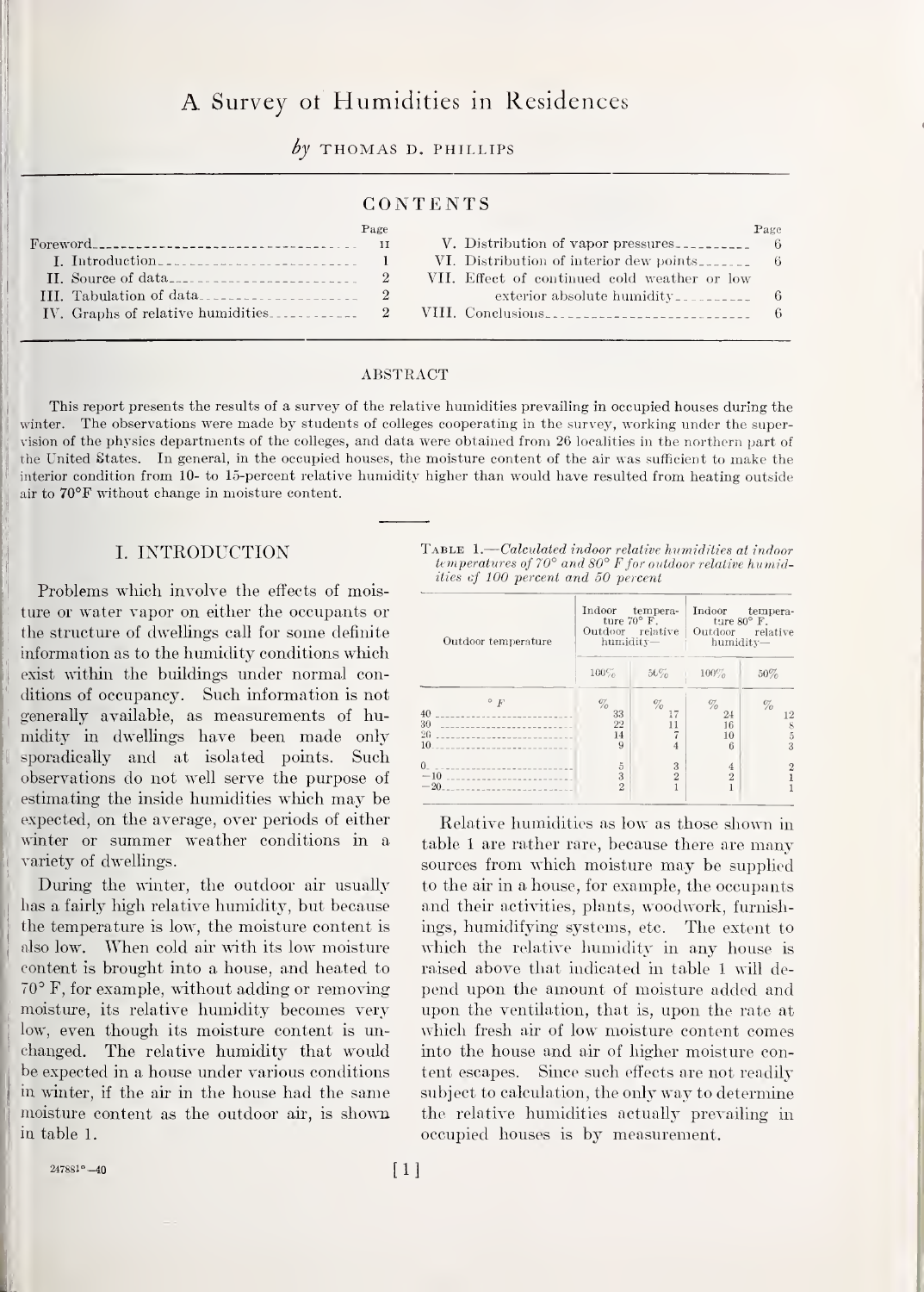#### II. SOURCE OF DATA

To provide these measurements, a number of colleges located in the Northern States were asked to cooperate. The data presented in this report are based on observations made by students or by the physics faculties of the following colleges:

Whitman College, Walla Walla, Wash. Cornell College, Mt. Vernon, Iowa. Parsons College, Fairfield, Iowa. Doane College, Crete, Nebr. Friends University, Wichita, Kans. Lake Forest College, Lake Forest, Iowa. Earlham College, Richmond, Ind. Western State Teachers College, Kalamazoo, Mich. Findlay College, Findlay, Ohio. Marietta College, Marietta, Ohio. Bethany College, Bethany, W. Va. Allegheny College, Meadville, Pa. Haverford College, Harverford, Pa. Waynesburg College, Waynesbiirg, Pa. Alfred University, Alfred, N. Y. Hamilton College, Clinton, N. Y. Hobart College, Geneva, N. Y. Mount Holyoke College, South Hadley, Mass. Wellesley College, Wellesley, Mass. University of Vermont, Burlington, Vt. Ricker Classical Institute and Junior College, Houlton, Maine. Oregon State College, Corvallis, Oreg. University of Idaho, Moscow, Idaho. Montana State College, Bozeman, Mont. Milton College, Milton, Wis. Ripon College, Ripon, Wis.

The instrument data consisted of wet- and dry-bulb readings taken with sling psychrometers. Each observation included an outdoor reading and one taken within the residence. In all, 3,050 such observations were made, involving 215 residences.

Owing to the fact that the convenience of the observers and of the residents had to be served, no fixed time of observation was set. In general, two observations per day were made, one between nine and eleven o'clock in the morning and another between three and five o'clock in the afternoon. Also, in many cases, observations were made in several rooms in the house at one visit.

In addition, the observers furnished a brief description of the heating system and of any provision for humidification. Also note was taken of any readily observed characteristics of the structure or conditions of occupancy

which might be expected to affect the interior humidity.

#### III. TABULATION OF DATA

The data have been tabulated with the intent of putting them into forms in which they may best be available for immediate use. No causal relationship is assumed or implied in the choice of method of grouping them.

The houses were divided into two groups on the basis of their description. One group is called "unhumidified" and includes 73 houses. The other group is called "humidified" and includes 142 houses. The houses forming the unhumidified group are those which have no provision whatever in the heating system for adding moisture to the air. The houses in the humidified group include those in which some sort of humidifying appliance is included in the heating system. Houses with such devices as water pans on radiators or water tank in a warm-air furnace were placed in this group as well as the very few houses provided with humidification under instrument control. In this group also were included houses in which the heating system consisted of open, naturalgas stoves without flue connections, since such a heating system is equivalent to one with a humidifying appliance.

As the data given later show, the amount of humidification was not very great in some of the houses described as humidified. However, no attempt has been made to evaluate the various methods of humidification, since the conditions imder which observations were made were not controlled.

#### IV. GRAPHS OF RELATIVE **HUMIDITIES**

It is to be expected from the information given in table 1, and it was at once apparent from the data, that the outside dry-bulb temperatures formed a convenient means of grouping the relative humidities of the interiors. The bar graphs in figure <sup>1</sup> show the distribution of relative humidities for various outside temperatures. The method of obtaining these graphs was as follows: The data were separated into two groups as previously described, those for the humidified houses being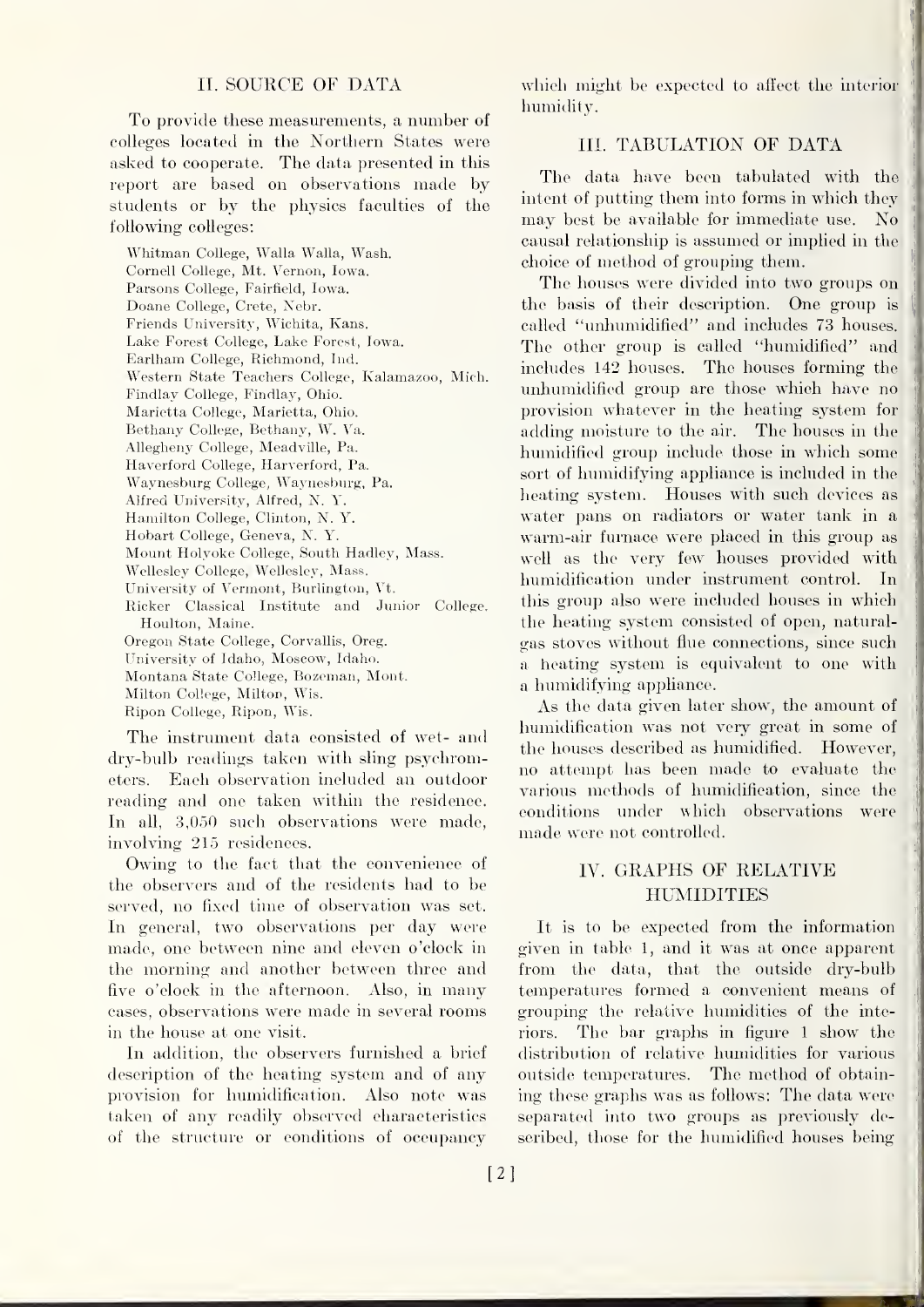placed in one group and those for the unhumidified in the other. On the graphs the data for the humidified are represented by solid bars and those for the unhumidified by shaded bars. In cases where observations were made in more than one room of the house at the same time, only one value was chosen, that in the living room or other room most nearly equivalent to the living room in method of use.

Considering only the humidified houses, the observations of relative humidity were grouped according to the outside dry-bulb temperature. For example, there were 45 observations of interior relative humidities that were made when the outside dry-bulb temperature was 60° F or higher. These 45 observations were used as the data for plotting the solid bars of the top graph of figure 1. For the other brackets of outside temperature a similar procedure was followed. The resulting groups are listed in table 2.

|  |  | TABLE 2.—Observations of interior humidities of humidi- |
|--|--|---------------------------------------------------------|
|  |  | fied houses at various ranges of outside temperature    |

| Outside dry-bulb temperature    | Number of<br>observations<br>of interior<br>relative<br>humidity |  |
|---------------------------------|------------------------------------------------------------------|--|
|                                 |                                                                  |  |
| $60^{\circ}$ or bigher $\ldots$ | 45                                                               |  |
| $50^{\circ}$ to $59^{\circ}$    | 109                                                              |  |
| $40^{\circ}$ to $49^{\circ}$    | 258                                                              |  |
| $30^{\circ}$ to $39^{\circ}$    | 337                                                              |  |
|                                 | 128                                                              |  |
| $19^{\circ}$ or lower           | 21                                                               |  |

Considering, for example, those observations made when the outside temperature lay between 30° and 39° F, figure <sup>1</sup> and table 2, there was a total of 337 observations of interior relative humidity. These 337 observations were then divided into subgroups according to the interior relative humidity. The number in each subgroup was counted and percentages computed. The results are given in table 3.

The dark bars in the part of figure <sup>1</sup> captioned "Outside temperature 30°-39° F"—represent the data in the last column of table 3.

FIGURE 1.— Distribution of interior relative humidities grouped according to outside dry-bulb temperatures.

The height of <sup>a</sup> bar represents the percentage of the total number of <sup>I</sup> observations in that temperature group which pave the indicated rela- ! five humidity. The data for the hum.idified houses are represented by solid bars and those for unhumidified houses by shaded bars.

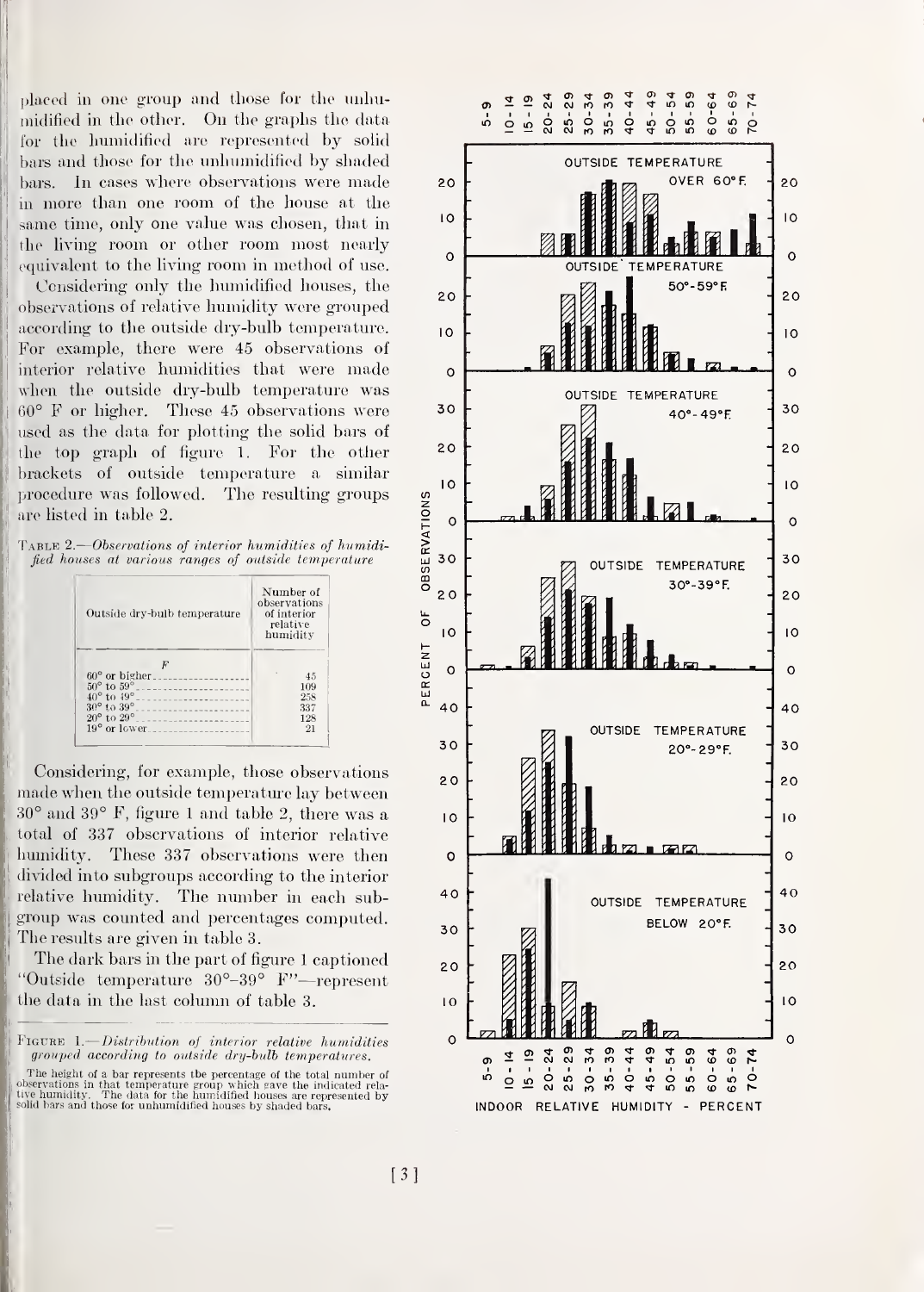Table 3. Distribution of interior relative humidities in the humidified houses when the outside dry-hulh temperature was 30° to 39° F

| Interior relative humidity (in groups)<br>(percent) | Number of<br>observations<br>for which<br>this relative<br>humidity<br>was found | Percentage of<br>observations<br>for which<br>this relative<br>humidity<br>was found |
|-----------------------------------------------------|----------------------------------------------------------------------------------|--------------------------------------------------------------------------------------|
|                                                     |                                                                                  | Percent                                                                              |
|                                                     | $\overline{2}$                                                                   | 0.6                                                                                  |
|                                                     | 10                                                                               | 3.0                                                                                  |
| 20 to 24                                            | 49                                                                               | 14.5                                                                                 |
| $25 \text{ to } 29$                                 | 73                                                                               | 21.6                                                                                 |
| $30 \text{ to } 34.$                                | 59                                                                               | 17.5                                                                                 |
| $35 \text{ to } 39$                                 | 65                                                                               | 19.3                                                                                 |
|                                                     | 38                                                                               | 11.3                                                                                 |
|                                                     | 25                                                                               | 7.4                                                                                  |
|                                                     | 11                                                                               | 3.3                                                                                  |
|                                                     | $\overline{2}$                                                                   | 0.6                                                                                  |
|                                                     | $\overline{2}$                                                                   | .6                                                                                   |
| 65 to 69                                            | $\Omega$                                                                         | $\Omega$                                                                             |
|                                                     |                                                                                  |                                                                                      |
| Total                                               | 337                                                                              | 100                                                                                  |

Following a similar procedure, the graphs for the other outside temperature ranges and also for the unhumidified houses were constructed, completing the set shown in figure 1. At outside temperatures above 60° F, the graph is irregular, particularly for the humidified houses. At outside temperatures below 60° F, the graphs of the interior relative humidities are of a more definite pattern and have fairly well defined maxima. Upon comparison of the graphs of figure 1, it will be noted that the position of the maximum shifts to lower values of relative humidity in going to graphs of lower outside temperatures.

The average relative humidities in the humidified houses are plotted against the outdoor dry-bulb temperature in curve <sup>1</sup> of figure 2, using the data shown in figure 1, and curve 2 of figure 2 gives the corresponding data for the unhumidified houses. It may be seen from

these curves that the average relative humidities fall to rather low values for outside temperatures below 20° F.

Figure 3 shows the differences between the average relative humidities observed in the



FIGURE 3.—*Effective humidification of humidified and* unhumidified. houses shown by the difference between the averages of the observed relative humidities and the relative humidity which would have resulted if outdoor air of 70-percent relative humidity had been heated to 70° F without change in moisture content.

Curve 1, in humidified houses; curve 2, in unhumidified houses.

survey and the relative humidity of outdoor air of 70-percent relative humidity after heating to 70° F without gain or loss of moisture. Curve <sup>1</sup> is for the humidified houses and curve <sup>2</sup> for the unhumidified houses. It may be seen that at outdoor temperatures below 35° F the relative humidity in unhumidified houses ranged from 10- to 13-percent relative humidity above that corresponding to no addition of moisture, while in the houses classed as humidified the corresponding figure was about 15-percent relative humidity. In other words, the average effect of all sources of additional moisture in the unhumidified houses was to raise the relative humidity some 10-percent relative humidity



FIGURE 2.-Mean relative humidities in humidified and unhumidified houses.

Curve 1, mean relative humidity in humidified houses; curve 2, mean relative humidity in unhumidited<br>midified houses.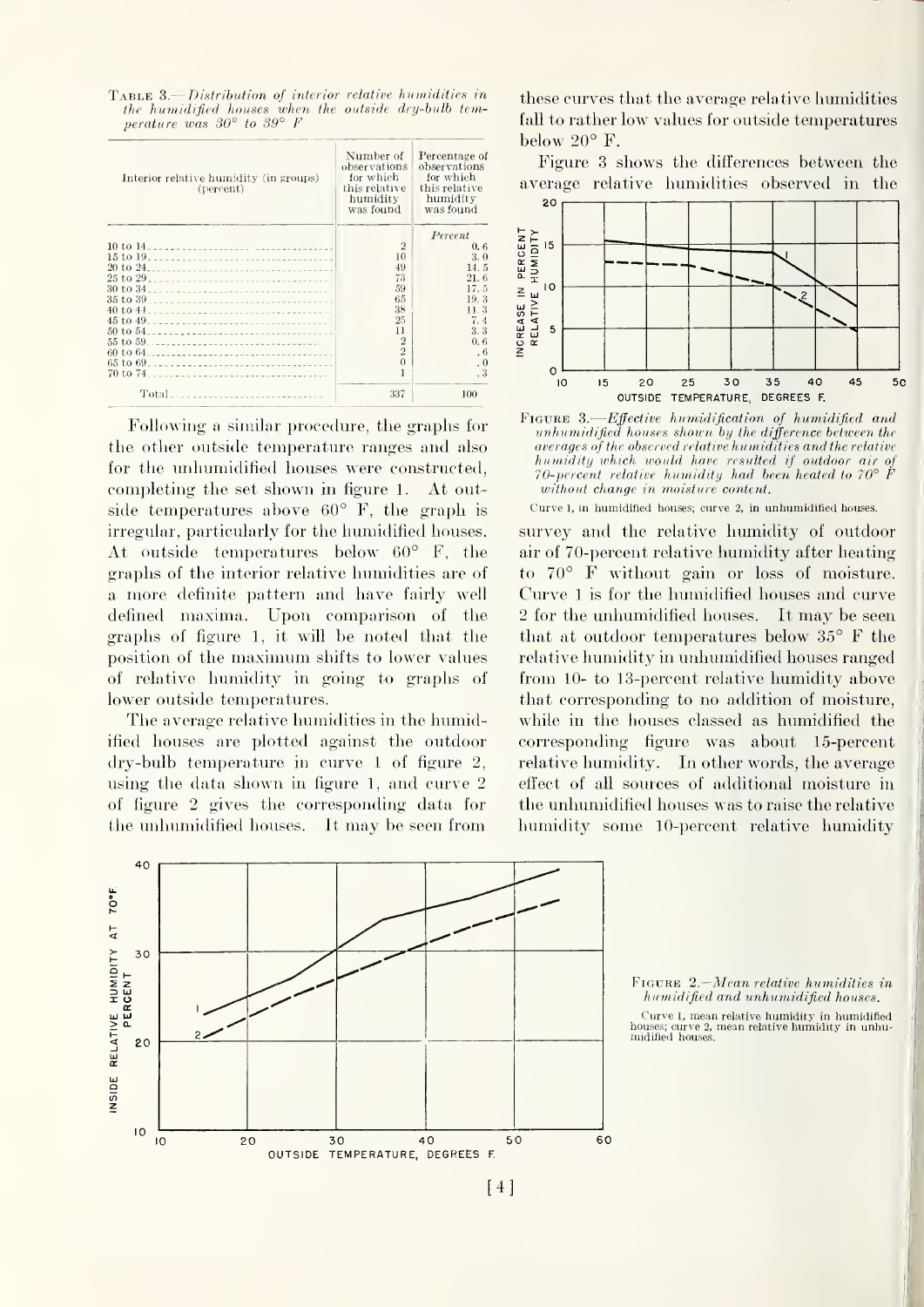

FIGURE 4.—Distribution of  $(A)$  interior vapor pressures and  $(B)$  interior dew points grouped according to outside  $\frac{dy}{dt}$  dry-bulb temperature.

The height of a bar represents the percentage of the total number of observations in that temperature group which for figure  $\{.\cdot\}$  gave the indicated vapor pressure or, for figure  $\{.\cdot\}$  (*b*) the indicated dew point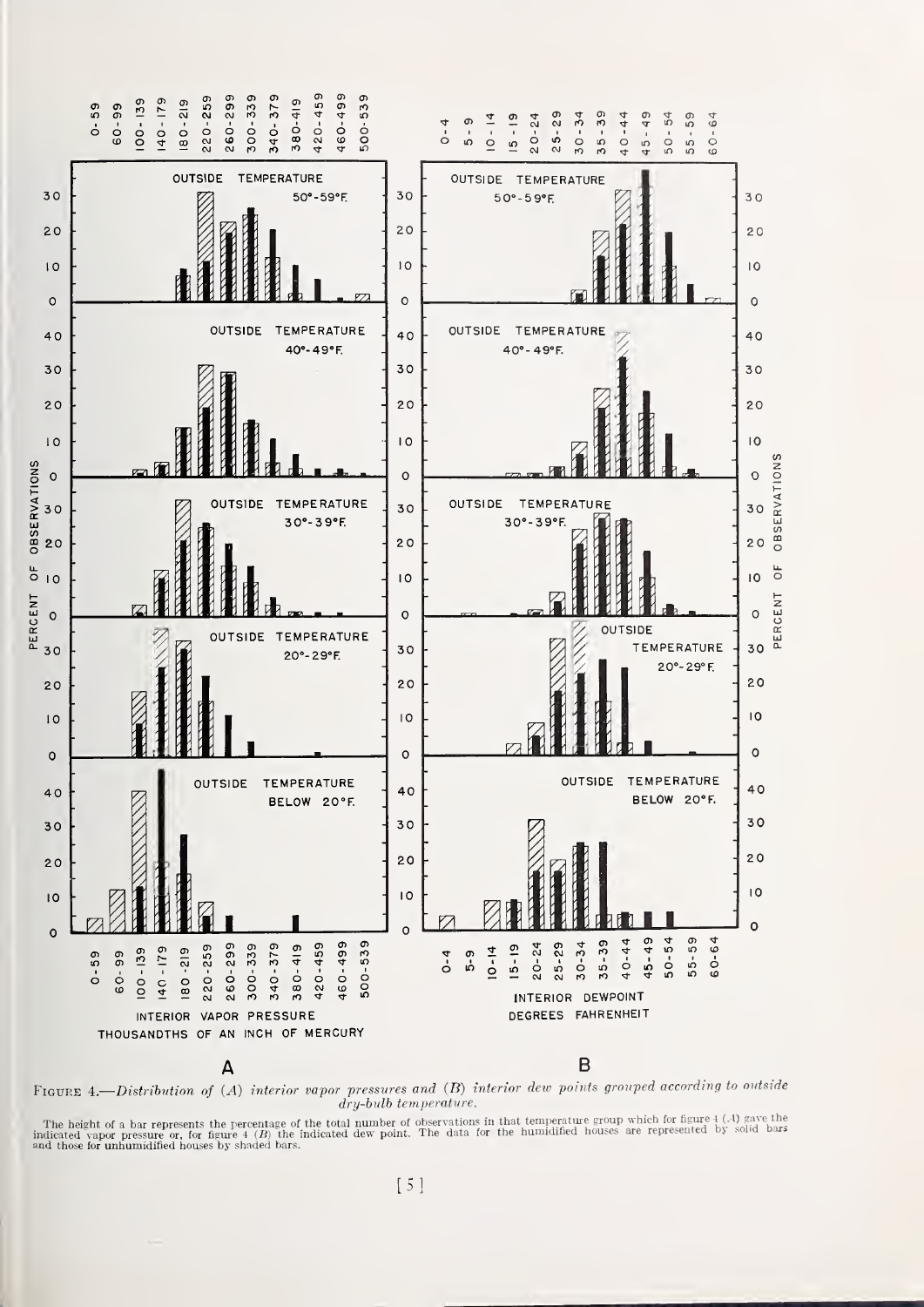above what it would be in a house which was VI. heated but not occupied. In the houses classed as humidified there was a corresponding increase of 15-percent relative humidity. This is a comparatively small difference between the two classes of houses, which is probably acco inted for by the fact that most of the houses classed as humidified had no really effective means of adding moisture to the air.

In any use that is made of these data it should be noted that the outside temperatures were taken for the most part during the warmer<br>hours of the day, between 9.3, m, and 5.p, m. VII. EFFECT hours of the day, between 9 a. m. and <sup>5</sup> p. m.,



Figure 5. Percentage of observations for which the interior dew point in unhumidijied houses was higher than the outside dry-bulb temperature.

and in particular that they are not the minimum for the day which is the temperature most frequently mentioned in other publications. The winter of 1937-38, when the observations were made, was a comparatively mild one, which accounts in part for the comparatively small number of observations of outdoor temperatures below 20° F.

#### V. DISTRIBUTION OF VAPOR PRESSURES

Figure 4  $(A)$  gives the distribution of interior vapor pressures in the two groups of houses with reference to the outside dry-bulb temperature. The bar graphs were constructed in a manner similar to that used for figure 1. It is again apparent that the maximum points of each graph go to lower vapor pressures in progressing to graphs for lower outside temperatures.

#### DISTRIBUTION OF INTERIOR DEW POINTS

Figure 4  $(B)$  gives the distribution of interior dew points. The data are divided into five groups according to the outside dry-bulb temperature. The method of obtaining these graphs was similar to that used for the relative humidities shown in figure 1. Figure 5 gives, for the unhumidificd houses, the percentage of cases for which the interior dew point was higher than the outside temperature.

#### OF CONTINUED COLD WEATHER OR LOW EXTERIOR ABSOLUTE HUMIDITY

Observations taken after an extended period of cold weather or weather of low exterior absolute humidity show much lower interior vapor pressures than those on days similar at the time of observation but preceded by warmer weather. This points to a large contribution by the house and furniture to the interior humidity by the absorption and release of water vapor. The data are too scattered to permit any estimate of the lag introduced in this way.

#### VIII. CONCLUSIONS

L The relative humidity in occupied houses decreases as the outside air temperature decreases.

2. The average effect of all sources of additional moisture in unhumidified houses is to raise the relative humidity some 10-percent relative humidity above what it would be in a house which was heated, but not occupied.

3. In houses with some provision for humidification, on the average the humidity was some 5-percent relative humidity higher than for unhumidified houses.

4. Conditions in individual houses may depart widely from the average.

This survey was made possible by the cooperation of a large number of observers who supplied the basic data. Some of the preparation of the manuscript for publication was undertaken by E. F. Mueller and H. V. Cottony.

WASHINGTON, May 17, 1940.

 $\bigcirc$ [6]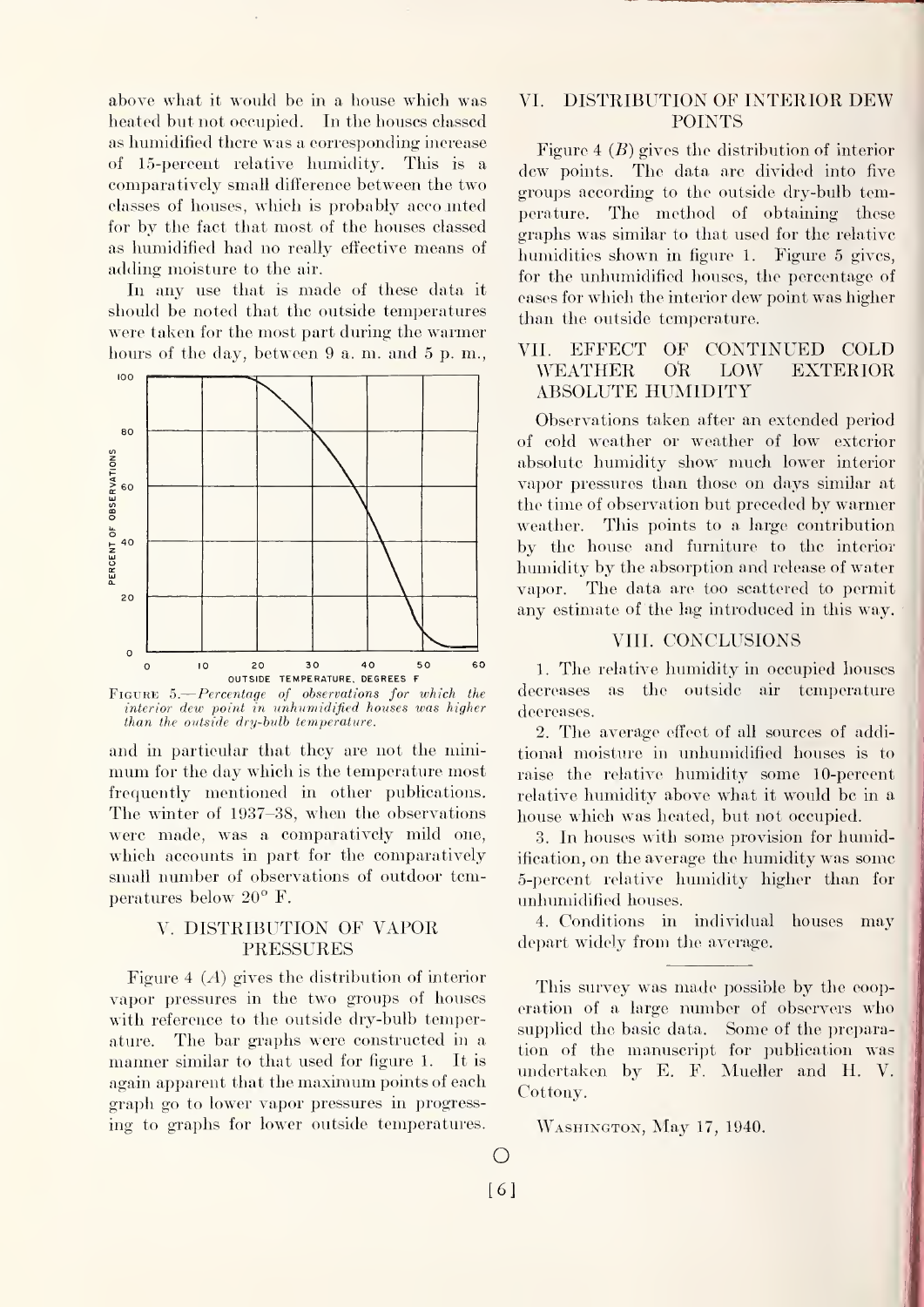#### BUILDING MATERIALS AND STRUCTURES REPORTS

On request, the Superintendent of Documents, U. S. Government Printing Office, Washington, D. C, will place your name on a special mailing list to receive notices of new reports in this series as soon as they are issued. There will be no charge for receiving such notices. An alternative method is to deposit with the Superintendent of Documents the sum of \$5,

with the request that the reports be sent to you as soon as issued, and that the cost thereof be charged against your deposit. This will provide for the mailing of the publications without delay. You will be notified when the amount of your deposit has become exhausted.

If 100 copies or more of any paper are ordered at one time, a discount of 25 percent is allowed. Send all orders and remittances to the Superintendent of Documents, U.S. Government Printing Office, Washington, D. C.

The following publications in this series are available by purchase from the Superintendent of Documents at the prices indicated:

| <b>BMS1</b>      | Research on Building Materials and Structures for Use in Low-Cost Housing_________ 10¢                                                                                   |                 |
|------------------|--------------------------------------------------------------------------------------------------------------------------------------------------------------------------|-----------------|
| BMS <sub>2</sub> | Methods of Determining the Structural Properties of Low-Cost House Constructions 10¢                                                                                     |                 |
| BMS3             |                                                                                                                                                                          |                 |
| BMS4             |                                                                                                                                                                          |                 |
| BMS <sub>5</sub> |                                                                                                                                                                          |                 |
| <b>BMS6</b>      | Survey of Roofing Materials in the Southeastern States___________________________ 15¢                                                                                    |                 |
| <b>BMS7</b>      |                                                                                                                                                                          |                 |
| BMS8             | Methods of Investigation of Surface Treatment for Corrosion Protection of Steel                                                                                          |                 |
| <b>BMS9</b>      | Structural Properties of the Insulated Steel Construction Co.'s "Frameless-Steel"                                                                                        |                 |
| <b>BMS10</b>     | Structural Properties of One of the "Keystone Beam Steel Floor" Constructions Sponsored by the H. H. Robertson Co.                                                       |                 |
| BMS11            | Structural Properties of the Curren Fabrihome Corporation's "Fabrihome" Construc-                                                                                        |                 |
| <b>BMS12</b>     | Structural Properties of "Steelox" Constructions for Walls, Partitions, Floors, and Roofs                                                                                |                 |
| BMS13            | Properties of Some Fiber Building Boards of Current Manufacture________________ 10¢                                                                                      |                 |
| <b>BMS14</b>     |                                                                                                                                                                          |                 |
| <b>BMS15</b>     | Structural Properties of "Wheeling Long-Span Steel Floor" Construction Sponsored by                                                                                      | 106             |
| <b>BMS16</b>     | Structural Properties of a "Tilecrete" Floor Construction Sponsored by Tilecrete Floors,                                                                                 | 10 <sub>0</sub> |
| <b>BMS17</b>     |                                                                                                                                                                          |                 |
| <b>BMS18</b>     | Structural Properties of "Pre-Fab" Constructions for Walls, Partitions, and Floors                                                                                       | 106             |
| <b>BMS19</b>     |                                                                                                                                                                          |                 |
| <b>BMS20</b>     | Structural Properties of "Twachtman" Constructions for Walls and Floors Sponsored by<br>Connecticut Pre-Cast Buildings Corporation                                       | 10 <sub>c</sub> |
| <b>BMS21</b>     | Structural Properties of a Concrete-Block Cavity-Wall Construction Sponsored by the                                                                                      |                 |
| <b>BMS22</b>     | Structural Properties of "Dun-Ti-Stone" Wall Construction Sponsored by the W. E.                                                                                         | 10 <sub>t</sub> |
| <b>BMS23</b>     | Structural Properties of a Brick Cavity-Wall Construction Sponsored by the Brick Manu-                                                                                   | 106             |
| <b>BMS24</b>     | Structural Properties of a Reinforced-Brick Wall Construction and a Brick-Tile Cavity-<br>Wall Construction Sponsored by the Structural Clay Products Institute          | 106             |
| <b>BMS25</b>     | Structural Properties of Conventional Wood-Frame Constructions for Walls, Partitions,<br>Floors, and Roofs                                                               | 156             |
| <b>BMS26</b>     | Structural Properties of "Nelson Pre-Cast Concrete Foundation" Wall Construction<br>Sponsored by the Nelson Cement Stone Co., Inc. _________________________________ 10¢ |                 |

[List continued on cover page IV]